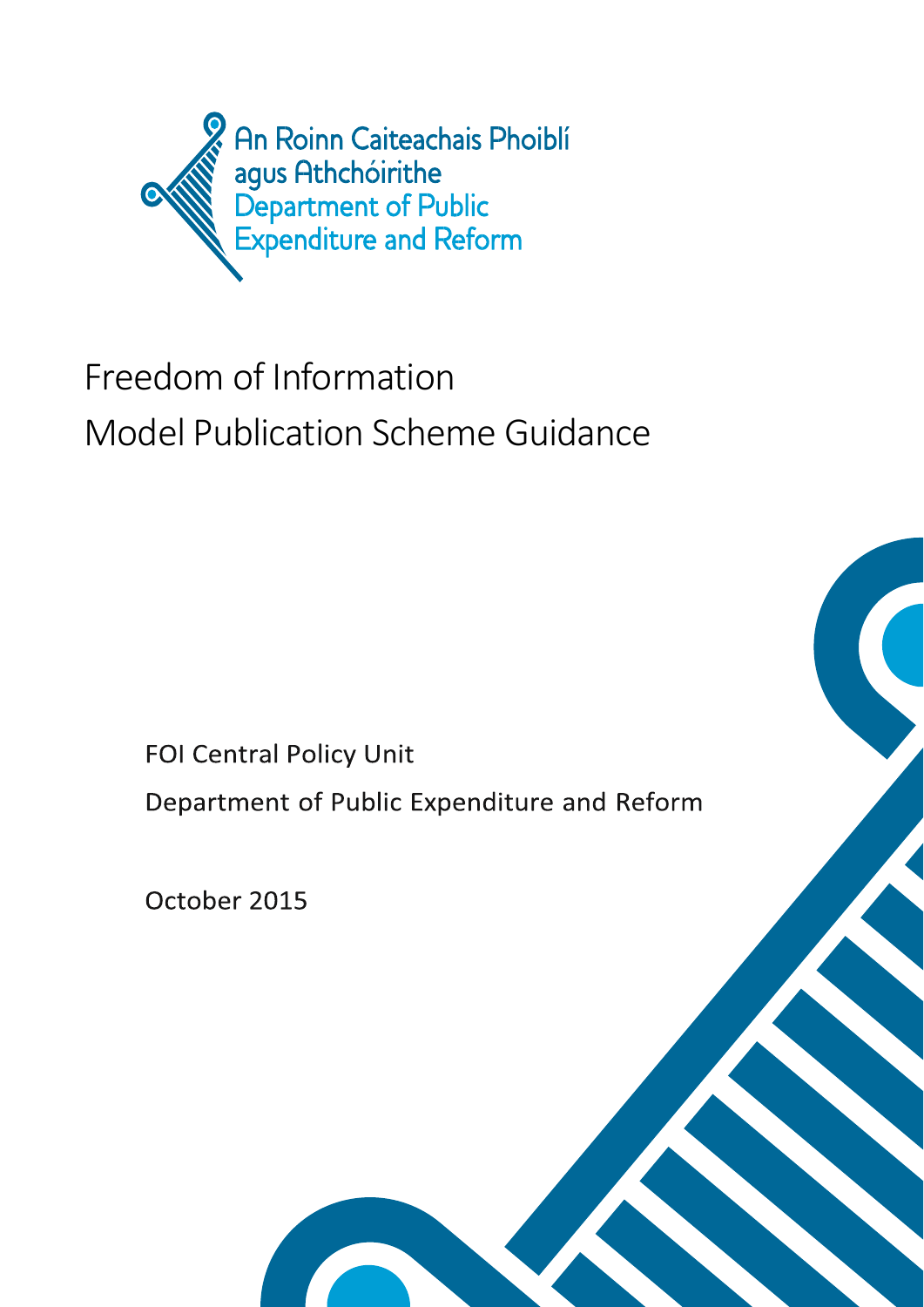## Model Publication Scheme – Guidance

The model publication scheme set out under separate cover has been approved by Mr Brendan Howlin, TD, Minister for Public Expenditure and Reform under Section 8(7) of the Freedom of Information Act 2014 and must be adopted by all FOI bodies in the required format as specified below. This does not preclude an FOI body from providing additional information as part of its publication scheme. This guidance is produced by the Minister pursuant to Section 8(1)(a)(ii) of the Freedom of Information Act 2014.

# **1. Introduction**

Section 8 of the Freedom of Information Act 2014 requires FOI bodies to prepare and publish a scheme concerning the publication of information by the body in conformity with a model publication scheme or guidelines made by the Minister. This allows for the publication or giving of records outside of FOI provided that such publication or giving of access is not prohibited by law. The Minister is of the view that FOI bodies should publish as much information as possible in an open and accessible manner on a routine basis outside of FOI, having regard to the principles of openness, transparency and accountability as set out in Sections 8(5) and 11(3) of the Act. The Minister has made the model scheme which is fully in compliance with Section 8 of the FOI Act for adoption by all FOI bodies. The scheme commits FOI bodies to make information available as part of their normal business activities in accordance with the scheme. Publication of documents which are not exempt under the Scheme is in line with the intention of the Directive on the Reuse of Public Sector Information, and the obligation under that Directive to publish information and ensure that it is accessible and re-usable for commercial and non-commercial purposes.

The Act requires that in preparing, reviewing or revising a publication scheme, an FOI body shall have regard to the public interest in:

- (a) allowing public access to information held by the FOI body;
- (b) the publication of reasons for decisions made by the FOI body; and
- (c) publishing information of relevance or interest to the general public in relation to its activities and functions generally.

# **2. Publication Methods and Review**

Under the Publication Scheme, each FOI body shall:

- Set out information to assist members of the public in their understanding of the body and its functions;
- Publish the information it holds grouped under the information headings set out in Section 3 below; and
- Explain the procedures to get access to information or to establish what information the body holds.

There will be circumstances where an FOI body may indicate in its Publication Scheme that a particular item is "not applicable" ("N/A"). These circumstances arise where:

- the body does not hold the type of records concerned;
- the body is only subject to FOI in part and the type of records listed in the scheme are exempt; or
- the information is exempt under one of the FOI Act exemptions or is prohibited by some other statute, licence or regulatory decision.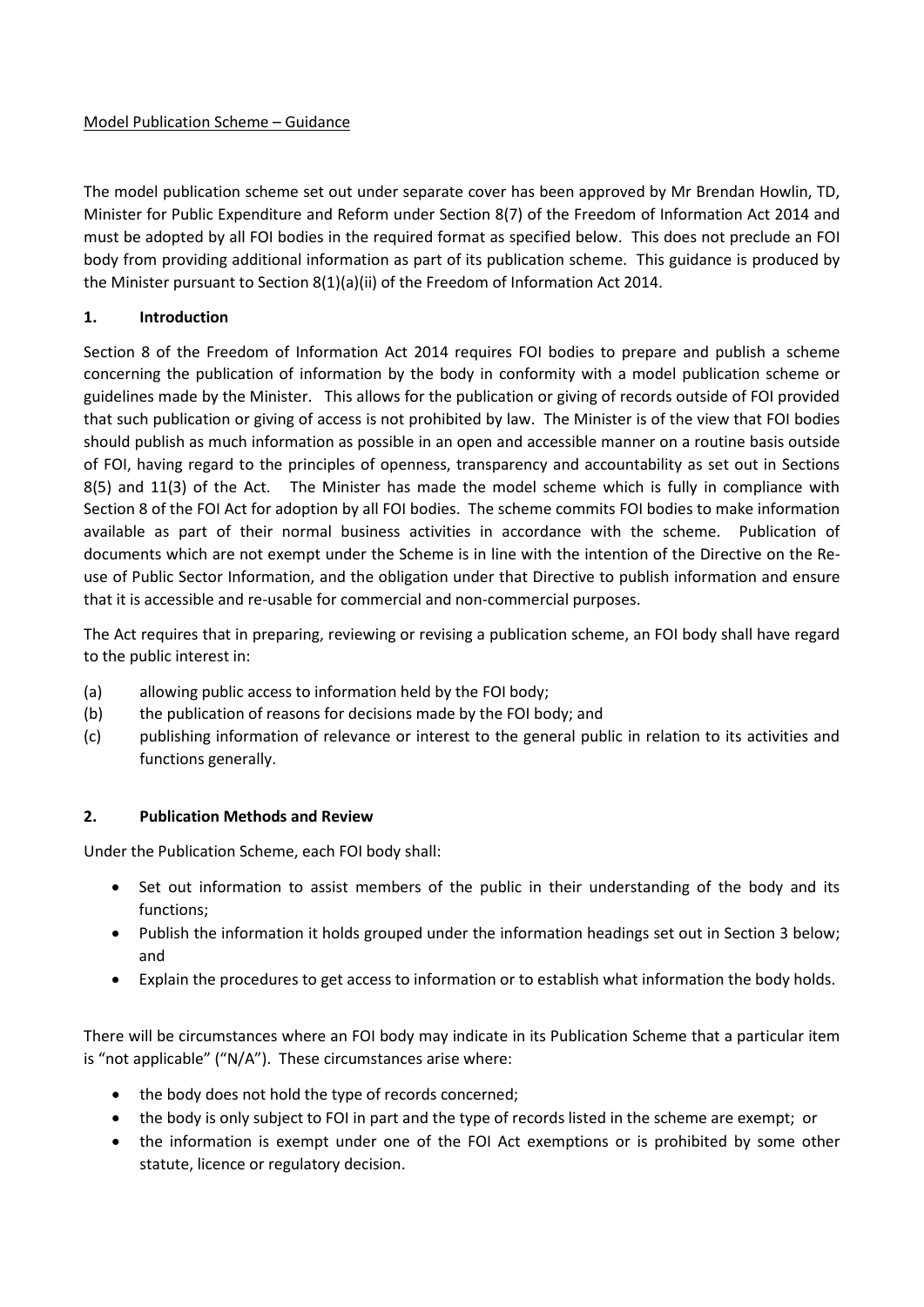The publication schemes of FOI bodies should be easily accessible to the public. In addition to publishing the scheme on the FOI body's website, Section 8(6) of the FOI Act provides that each body should maintain a printed version of the scheme at the body's Head Office which should be available for a member of the public to view during normal office hours at 24 hours' notice. It is intended that the basic scheme is all that is required to be kept in a printed version. Information in the scheme which is available by way of a link should be made available for viewing on-line on a case by case basis if required. There will be a limited number of cases where an FOI body comprises a committee, tribunal or Board that do not have ongoing functions. In such cases the FOI body can meet the requirements of the publication scheme by drawing attention to where the information is contained in its Annual Report, or on its website (if any).

An FOI body should publish its publication scheme not later than 6 months after the commencement of Section 8 of the FOI Act 2014 or not later than 6 months after the Minister has, under Section 8(7) of the FOI Act, made or revised guidelines on publication schemes or made or revised model publication schemes such that the publication scheme of the FOI body is no longer in conformity with the Minister's guidelines or model publication scheme.

An FOI body should review and update its publication scheme not later than three years after it is made and every three years thereafter. The material published under the publication scheme should be reviewed and revised/updated where appropriate at least on an annual basis and it is recommended that in the case of procurement or purchase order spends, information should be updated on a quarterly basis. Links should be deleted as they are replaced with more updated information. Information referred to in the Publication Scheme should be stored consistent with the FOI body's records retention policies. There is no requirement to provide information retrospectively, rather current information from the date of publication of the scheme or as otherwise indicated.

The Information Commissioner may, in accordance with Section 8(10) of the FOI Act 2014, examine and report in his annual report on the extent to which, in the opinion of the Commissioner, FOI Bodies are in compliance with Section 8.

# **3. Publication Format**

The publication scheme should be displayed prominently on the FOI Body's website. It is recommended that a link to the publication scheme is placed on the homepage. Links to the publication scheme should also be made available in the FOI section of the website and in other areas that the FOI body deems appropriate e.g. About Us, Publications etc. The information should be grouped into the classes which are displayed below and should be easy to use with headings that are easily understood. The information should either be displayed as part of this scheme or by way of a link to information held elsewhere on the organisation's website. There is no requirement for an organisation to reproduce information on the webpage where the scheme is located, it is sufficient that a member of the public can click on a link to access the information.

The model Publication Scheme sets out the minimum level of information that should be provided by an FOI body on its website as part of its publication scheme. Consistency needs to be achieved in terms of the publication of the Information under this scheme, not only in terms of the type of information but also in terms of the format that this information appears on the websites of FOI bodies. On that basis, the model publication scheme requires information to be provided on the websites of all FOI bodies in tabular form under the 6 headings shown as set out below. This will ensure consistency and ease of access for all requesters. Within each tab, there should be a link to the relevant information. Where such information is extensive, or where it is otherwise deemed appropriate, the FOI body should use sub-headings within each tab to make the information more easily accessible. Sub-headings are provided in the model publication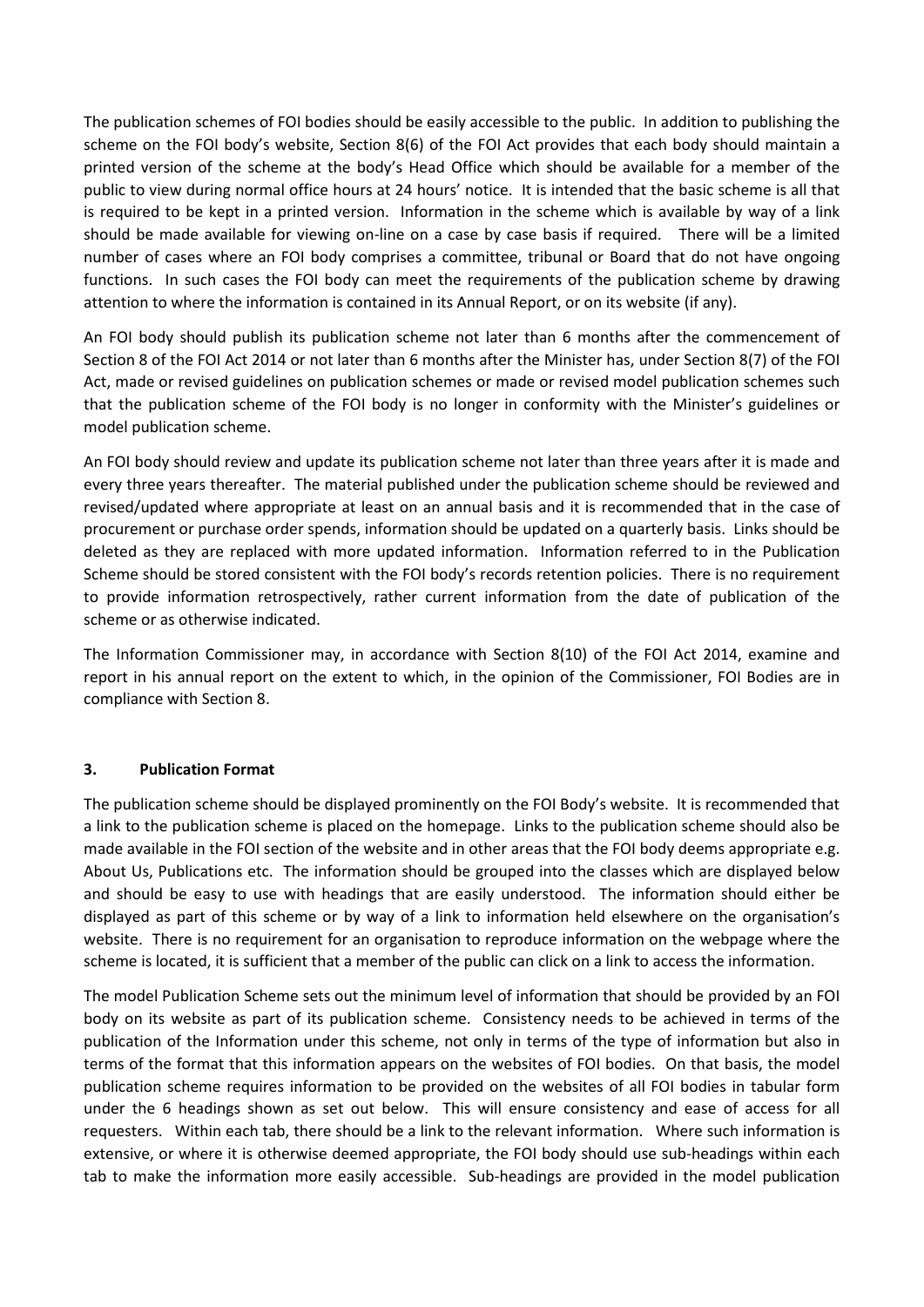scheme. Further guidance to assist FOI bodies to complete the publication scheme is available in Annexe 1 of this document.

| Information About the FOI    | Services Provided or to be | Decision Making process for                                              |
|------------------------------|----------------------------|--------------------------------------------------------------------------|
| Body                         | provided to the Public     | major policy proposals                                                   |
| <b>Financial Information</b> | Procurement                | FOI Disclosure Log and Other<br>Information to be Published<br>Routinely |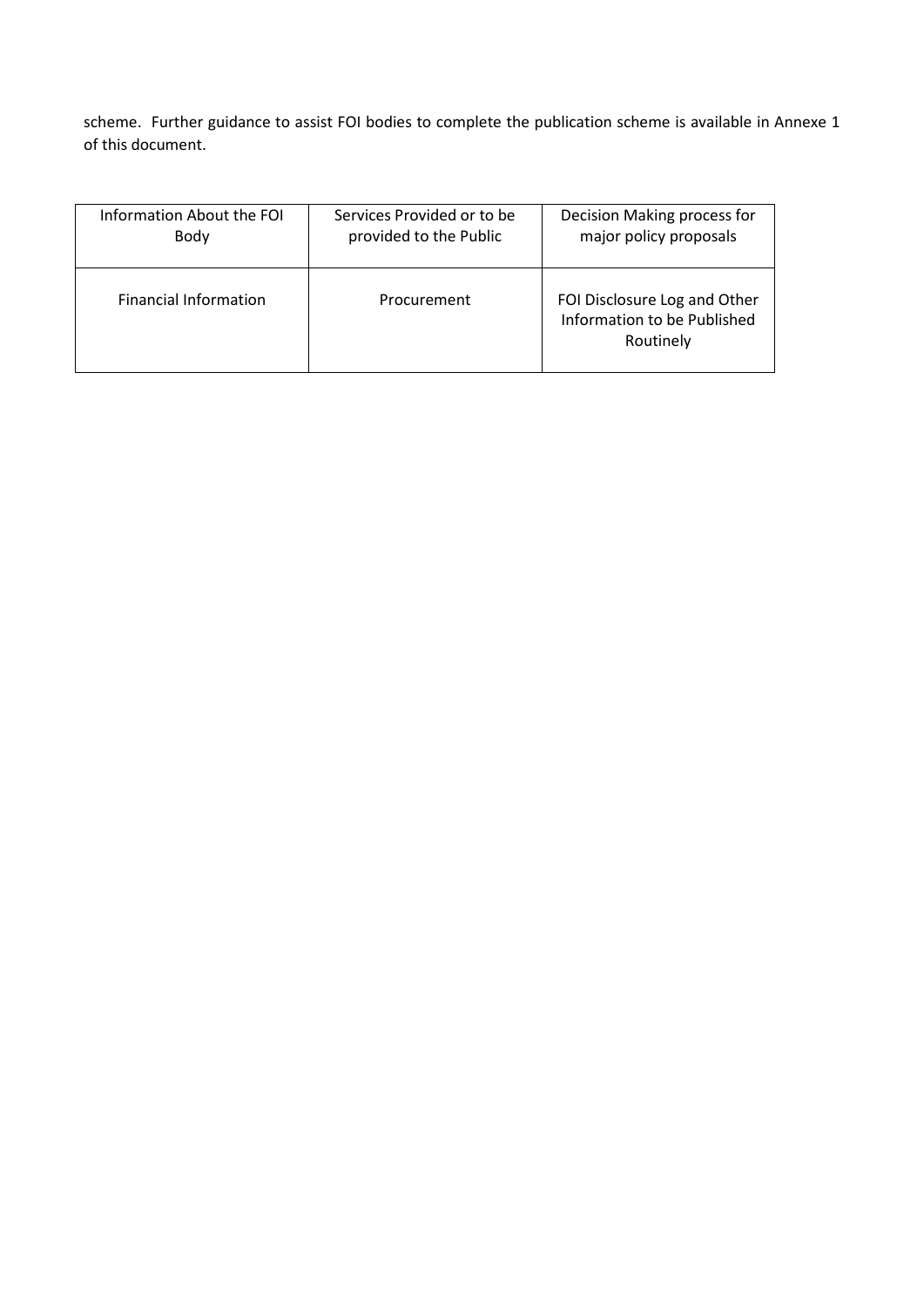#### **Annexe 1**

## **Model Publication Scheme Guidance - FOI Bodies**

This guidance is produced by the Minister pursuant to Section 8(1)(a)(ii) of the Freedom of Information Act 2014. This guidance explains to public authorities how to fulfil their obligations to make certain information routinely available. It is intended to help FOI bodies to fully understand their obligations under section 8(2) of the Freedom of Information Act 2014 and to promote good practice.

It sets out the classes of records FOI bodies would be expected to hold and gives examples of the kinds of information that we would expect FOI bodies to provide in order to meet their commitments under the model publication scheme. The nature of records held will be dependent on the functions of each body. It is expected that FOI bodies would make the information in this document available unless:

- the body does not hold the type of records concerned;
- the body is only subject to FOI in part and the type of records listed in the scheme are exempt; or
- the information is exempt under one of the FOI Act exemptions or is prohibited by some other statute, licence or regulatory decision.

The guidance is not meant to give an exhaustive list of everything that could be covered by a publication scheme.

## **Information Contained in the Publication Scheme**

A. Information about the FOI Body

## **Who we are and what we do**

Organisational information, structures, locations and contacts. We would expect information in this class to be current information only.

# **In this section FOI Bodies should provide details of:**

- **Establishment of organisation**
- **Roles, responsibilities and functions** Details of the nature, role, responsibilities of the FOI body and a general description of the classes of records held by the body. Classes of records may comprise notes, letters, legislation, minutes of meetings etc.
- **Governance/Management arrangements** Details of the membership and functions of any governance Boards of the Body. In the case of Management Boards of Government Departments this may be provided by linking to the published Framework of Assignments.
- **Corporate Plans and Strategies**
- **Annual Report**
- **Organisation and Pay/Grading Structures** Pay and grading structures except where publication would lead to identification of individual staff members pay. In the case of Government Departments and non-commercial bodies, this may be provided by linking to relevant pay circular and providing details of the number of staff at each grade. Commercial bodies should publish the pay in appropriate bands and the number of staff in each band having regard to commercial sensitivities.

The structure of the body should be shown, including the divisional/functional areas by way of an organisation chart displaying all staff at least as far as Principal in the civil service, or equivalent level in other public bodies, (unless the head of the body reasonably believes that publication of that information could threaten the physical safety or well-being of the persons) and their related functions. FOI bodies should provide details at Principal, or equivalent, or below that level if this is necessary for an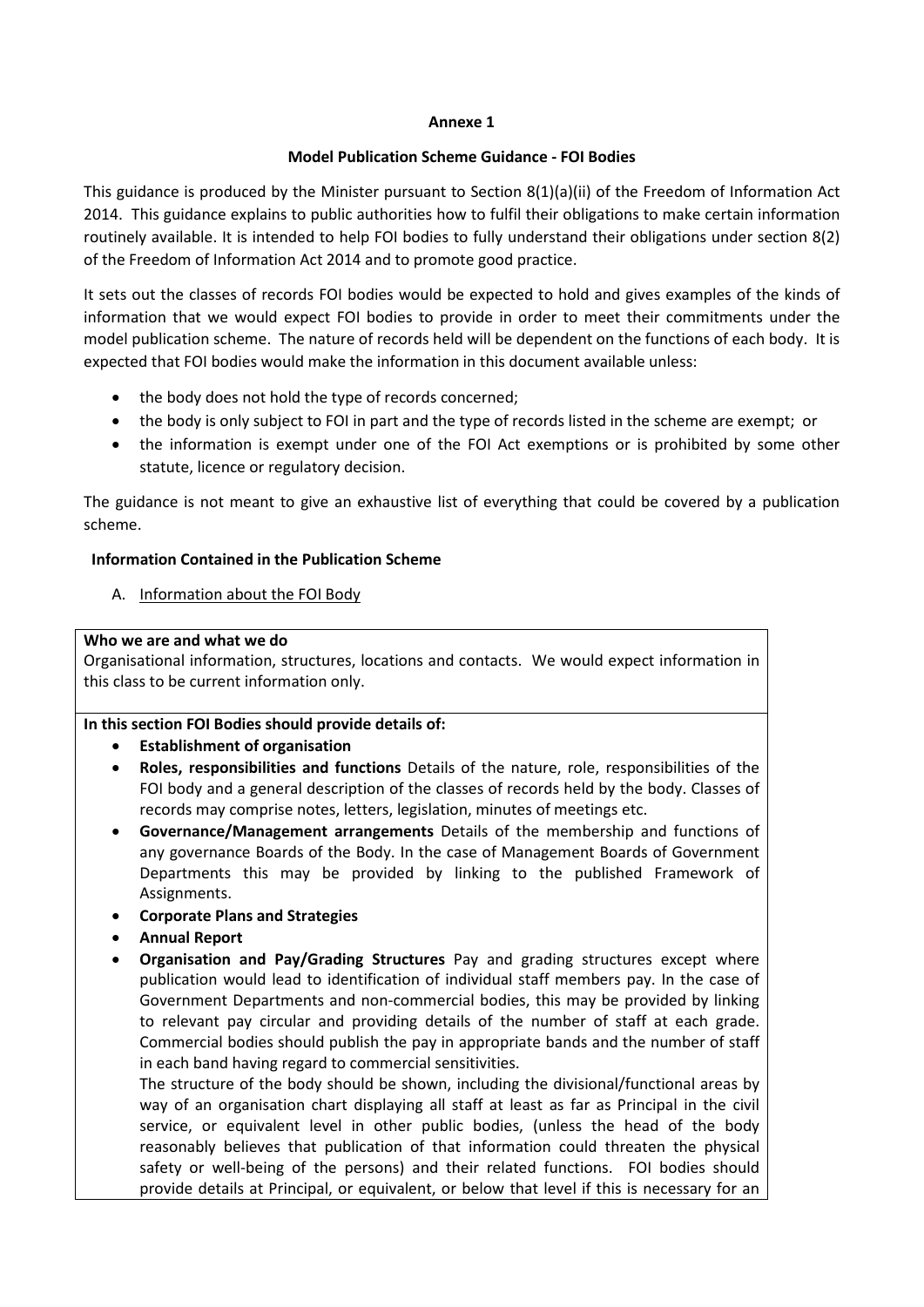understanding of assignments of functions. In the case of Government Departments, this may be provided by way of links to published Frameworks of Assignments. Commercial FOI bodies and the HSE should show such information to a level that is appropriate having regard to their size and structure.

- **Locations and contact details for the organisation** Contact points and addresses of the organisation for each of its functional areas covered by FOI should be shown, including contact details in relation to access regimes under legislation (e.g. FOI, AIE, etc.). Contact details for the provision of information to the media and to the public should also be displayed e.g. a link to the Contact Us section of the website.
- **Links to agencies/other bodies under the FOI body's remit**
- **Details of Service Level Agreements/Memoranda of Understanding, if any** Details of Service Level Agreements/Memoranda of Understanding, if any, between two or more public bodies e.g. parent Department and Agency in relation to the provision of public services.
- **Customer Charters** Charters which normally include customer complaint mechanisms.
- **Codes of Practice or Guidelines**, if any.

# B. Services Provided or to be provided to the Public

## **The services we offer**

Details of functions and services that the organisation provides and the decision making process **In this section FOI bodies should provide details of:**

- **Services provided for public including Administration of an enactment/scheme (e.g. grants)** Details of the public services provided by the body, or provided by another party on its behalf. Appropriate information in relation to the manner of administration of any enactment or scheme (e.g. involving grants), including rules, practices (and precedents, if any), used by the body in administering the enactment or scheme in terms of rights, benefits and penalties to which members of the public may be entitled or subject under the enactment or scheme. Section 8(2)(e) of the FOI Act 2014 refers here. Details of the timelines for the administration of these schemes or the review or appeals processes.
- **How such services can be accessed** Details of how the public services can be accessed or applied for, including Information Leaflets or criteria available.
- **How much such services cost to access, if any** Details of any fees or charges for availing of public services.
- **Administration of such services**
- **Review or appeal rights relating to such services** Details of the rights of review or appeal in relation to any of the aforementioned schemes and in respect of any decisions made by the body under these schemes or other matters. Details of the timelines for the administration of these schemes or the review or appeals processes.
- **Research projects undertaken in respect of these functions/services** Details of any research projects undertaken in relation to its public services e.g. A body administering research on school literacy on behalf of the Department of Education and Skills.

# C. Decision Making process for major policy proposals

**How we make decisions on policies** Decision Making processes and records of decisions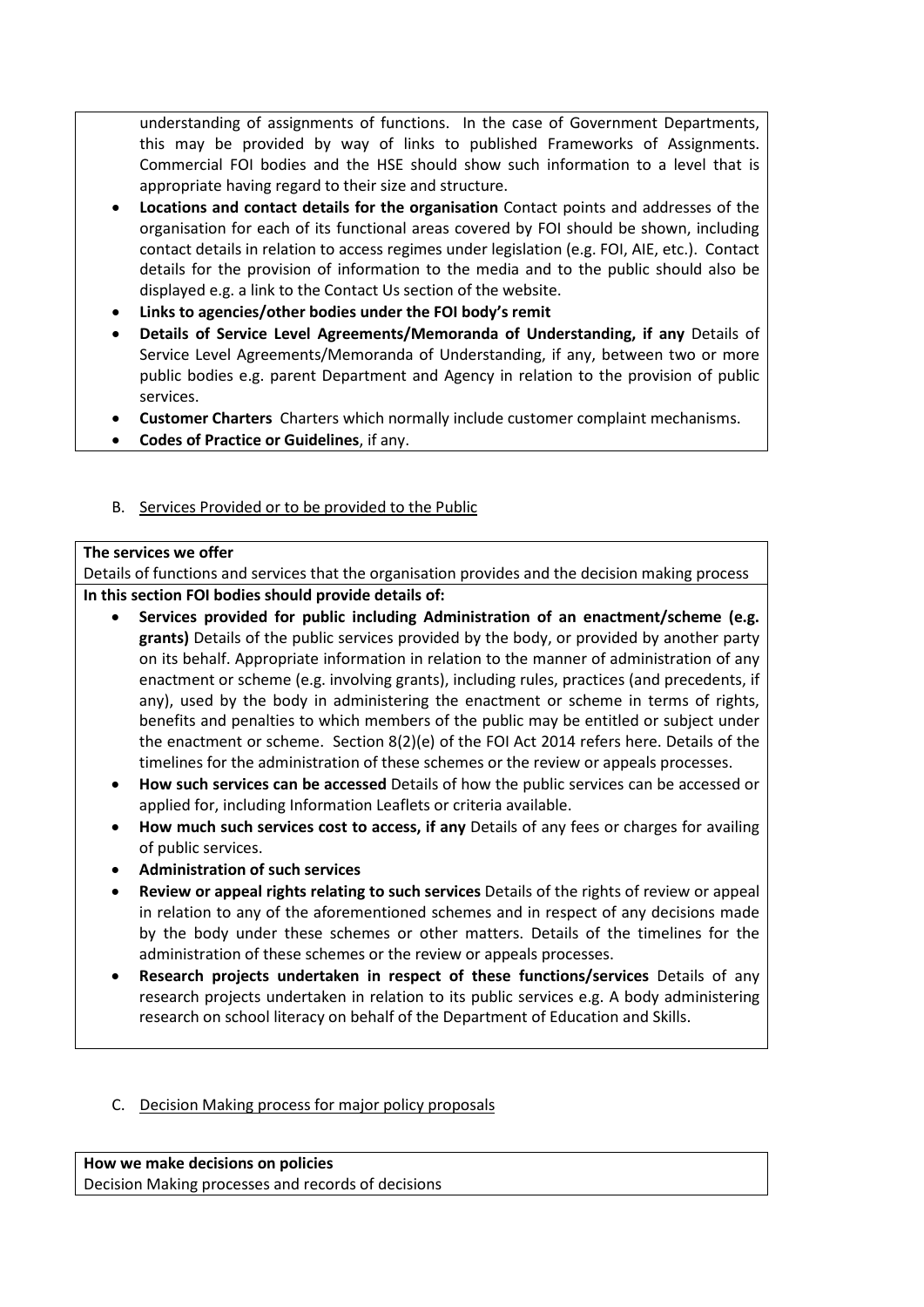## **In this section FOI bodies should provide details of:**

- **Major policy proposals including any public consultation exercises** Major policy proposals, including any public consultation exercises and the results of such consultations. Regard is to be had to the Consultation Guidelines published and a link should be provided, as appropriate, to information required under those guidelines.
- **Background information relating to major policy proposals and decisions** Reports, papers, facts and analyses provided for consideration which are relevant and important to framing major policy proposals and decisions.
- **Reports on the operation of public services by the FOI body**
- **Expenditure reviews, Policy assessments**
- D. Financial Information

## **What we spend**

Financial information relating to income and expenditure

**FOI bodies should provide the following information in this section:**

- **Financial statements** Financial Statements, including annual accounts, and any regular update statements.
- **Plans for major Capital Expenditure** Information should be made available on any major expenditure plans.
- **Payments or Purchase Orders for goods and services** Details, on a quarterly basis, of payments or purchase orders for goods and services of more than €20,000, or in the case of the HSE a threshold of €100,000, or in the case of commercial bodies, having regard to commercial sensitivities, details published by category with a total value of more than €20,000.
- **Governance Board Member remuneration** Non executive Governance Board Member remuneration for attendance at Board meetings, or work as a Board member (where applicable).
- **Funding/Sponsorship of non-public bodies** For funding by way of grants or sponsorship over a threshold of €10,000 per annum provide the name of each non-public body and amount provided on annual basis (Jan-Dec). This should be provided for 2016 and updated annually thereafter. This refers to public funds.

The requirement above relates to current information only beginning from date of publication of the FOI body's Scheme and in relation to funding/sponsorship amounts should be published in Jan 2017 Once the full year 2016 data is collated

# E. Procurement

## **How we spend**

Information relating to how we procure goods and services – current information beginning from date of publication of Scheme

**FOI bodies should provide the following details in this section:**

- **Procurement policies**
- **A link to all current tender competitions on the eTenders website** Details of current tender competitions over €10,000 for ICT and €25,000 for all other competitions are available on [www.etenders.gov.ie](http://www.etenders.gov.ie/)
- **Public contracts awarded including contract type, contractor, value, award date,**